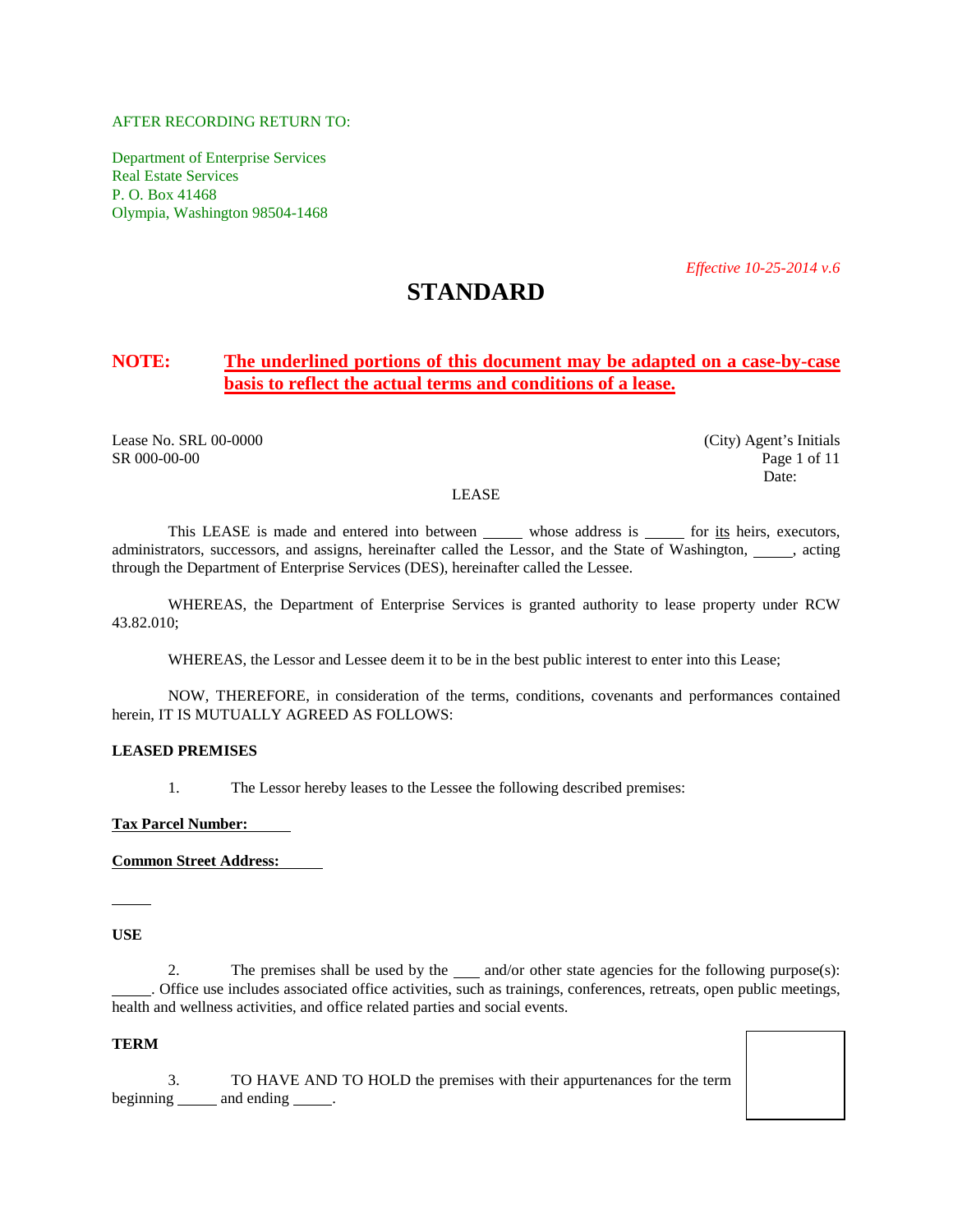#### **RENTAL RATE**

4. The Lessee shall pay rent to the Lessor for the premises at the following rate:

Payment shall be made at the end of each month upon submission of properly executed vouchers.

#### *Use in five-year RENEWAL leases only when there is an increase in the rent:*

4.1. The Lessee shall not be required to pay the rental rate referenced in Paragraph 4 above until all of requested by Lessee in Additional Lease Provisions paragraph(s) and .1. has/have been the work requested by Lessee in Additional Lease Provisions paragraph(s) . and completed by Lessor. Until all such work is completed and approved by Lessee, the rate of \$Previous Lease Rate per month, as required under SRL Previous Lease Number shall continue in effect.

#### **EXPENSES**

5. During the term of this Lease, Lessor shall pay all real estate taxes, all property assessments, insurance, storm water, water, sewer, garbage collection*,* and maintenance and repair as described below, together with natural gas, electricity, elevator service, *exterior and interior window washing*, landscape and irrigation water, and janitor service. Janitor service includes exterior and interior window washing, restroom supplies and light bulb replacement and such other items as set forth in Exhibit "J" which is attached hereto and incorporated by reference.

# **MAINTENANCE AND REPAIR**

6. The Lessor shall maintain the premises in good repair and tenantable condition during the continuance of this Lease, except in case of damage arising from the negligence of the Lessee's clients, agents or employees. For the purposes of maintaining and repairing the premises, the Lessor reserves the right at reasonable times to enter and inspect the premises and to make any necessary repairs to the building. Lessor's maintenance and repair obligations shall include, but not be limited to, the mechanical, electrical, interior lighting (including replacement of ballasts, starters and fluorescent tubes as required), plumbing, heating, ventilating and air-conditioning systems (including replacement of filters as recommended in equipment service manual); floor coverings; window coverings; elevators, including communications systems; inside and outside walls (including windows and entrance and exit doors); all structural portions of the building (including the roof and the watertight integrity of same); porches, stairways; sidewalks; exterior lighting; parking lot (including snow removal, cleaning and restriping as required); wheel bumpers; drainage; landscaping and continuous satisfaction of all governmental requirements generally applicable to similar office buildings in the area (example: fire, building, energy codes, indoor air quality and requirements to provide architecturally barrier-free premises for persons with disabilities, etc.).

### **ASSIGNMENT/SUBLEASE**

7. The Lessee may assign this Lease or sublet the premises with the prior written consent of the Lessor, which consent shall not be unreasonably withheld. Lessor shall respond to approve or disapprove a request for consent within thirty (30) days of receipt of the request. If such response is not received within thirty days, it will be considered approved and Lessee will proceed with sublease. Lessee shall not permit the use of the premises by anyone other than the Lessee, such assignee or sublessee, and the employees, agents and servants of the Lessee, assignee, or sublessee.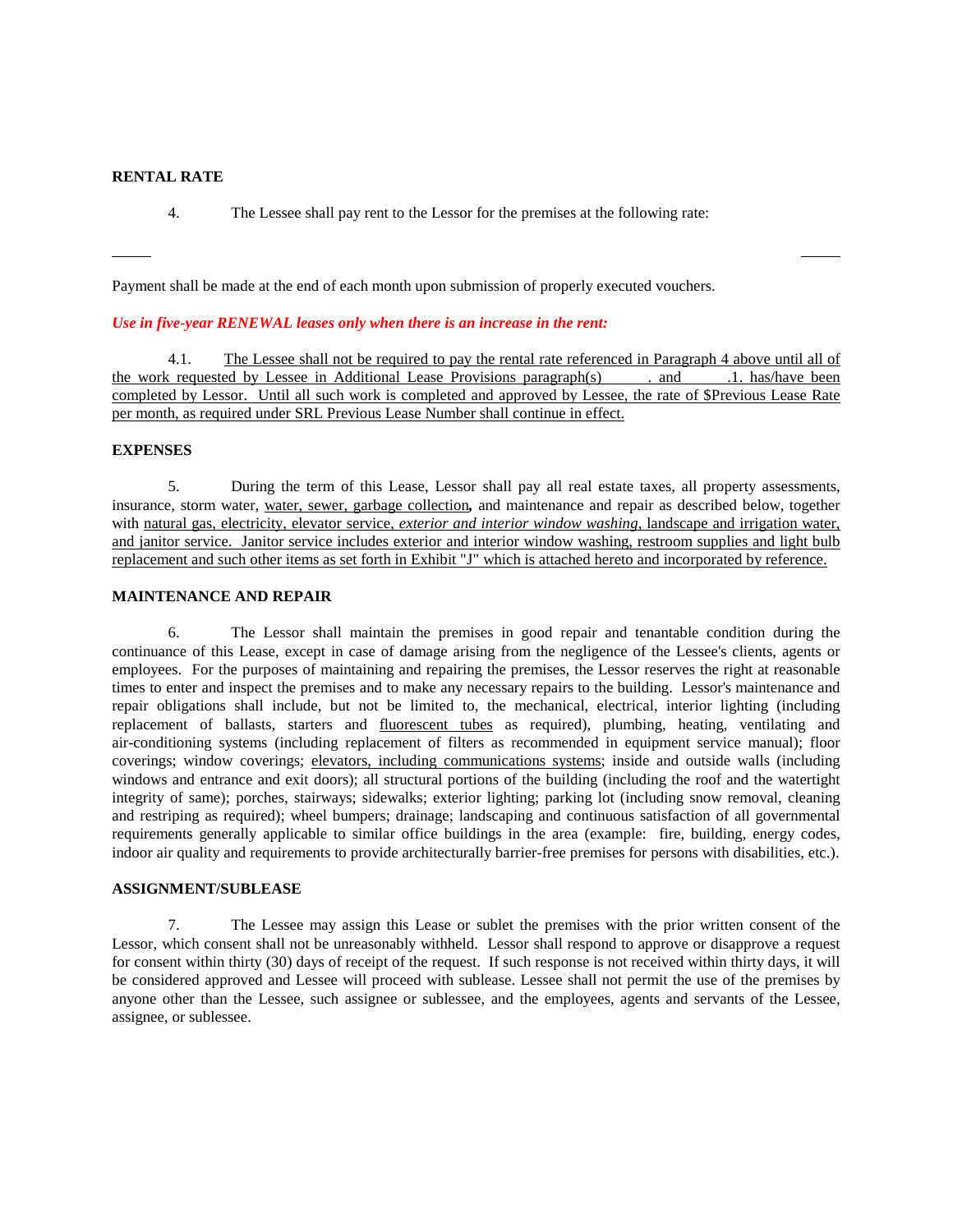#### **RENEWAL/CANCELLATION**

8. The Lease may, at the option of the Lessee, be renegotiated for an additional  $\Box$  ( $\Box$ ) years.

#### **PAYMENT**

9. Any and all payments provided for herein when made to the Lessor by the Lessee shall release the Lessee from any obligation therefor to any other party or assignee.

#### **COMPLIANCE WITH STATE/FEDERAL LAWS**

10. Lessor is responsible for complying with all applicable provisions of the Americans With Disabilities Act of 1990 and all amendments and regulations thereto and the Washington State Law Against Discrimination, Chapter 49.60 RCW, as well as the regulations adopted thereunder, with respect to the Leased Premises.

#### **FIXTURES**

11. The Lessee, upon the written authorization of the Department of Enterprise Services, shall have the right during the existence of this Lease with the written permission of the Lessor (such permission shall not be unreasonably withheld), to make alterations, attach fixtures, and erect additions, structures or signs, in or upon the premises hereby leased. Such alterations, fixtures, additions, structures and signs shall be authorized only by the Department of Enterprise Services. Performance of any of the rights authorized above shall be conducted in compliance with all applicable governmental regulations, building codes, including obtaining any necessary permits. Any fixtures, additions, or structures so placed in or upon or attached to the premises shall be and remain the property of the Lessee and may be removed therefrom by the Lessee upon the termination of this Lease. Any damage caused by the removal of any of the above items shall be repaired by the Lessee.

#### **REMODEL**

12. The Lessor shall, at Lessor's sole cost and expense, on or before , complete in a good and workmanlike manner alterations as noted on the attached plan # (Exhibit "A"), approved by the Design Manager on , also with attached specifications approved by the Design Manager on , initialed by both parties hereto and incorporated herein by reference.

*For alterations/remodeling to be PAID IN FULL IN CASH OR STATE WARRANT, the following will be included with the above paragraph:*

Lessor shall be reimbursed , which includes Washington State sales tax upon satisfactory completion of the above mentioned alterations, as verified by the Design Manager. Lessee shall make such payment in cash or state warrant, upon receipt of Authority to Pay from the Design Manager.

#### *For alterations/remodeling to be AMORTIZED, the following will be included with the above paragraph:*

Upon satisfactory completion of the above mentioned alterations, Lessee shall pay to Lessor the amount of (which includes Washington state sales tax) at the rate of per month including interest at the rate of % per annum effective through

Lessee reserves the right to accelerate payment of amortized tenant improvement costs at anytime during the term of the Lease, without penalty or added cost, by paying the Lessor the then unamortized principal balance.

# **ALTERATIONS/IMPROVEMENTS**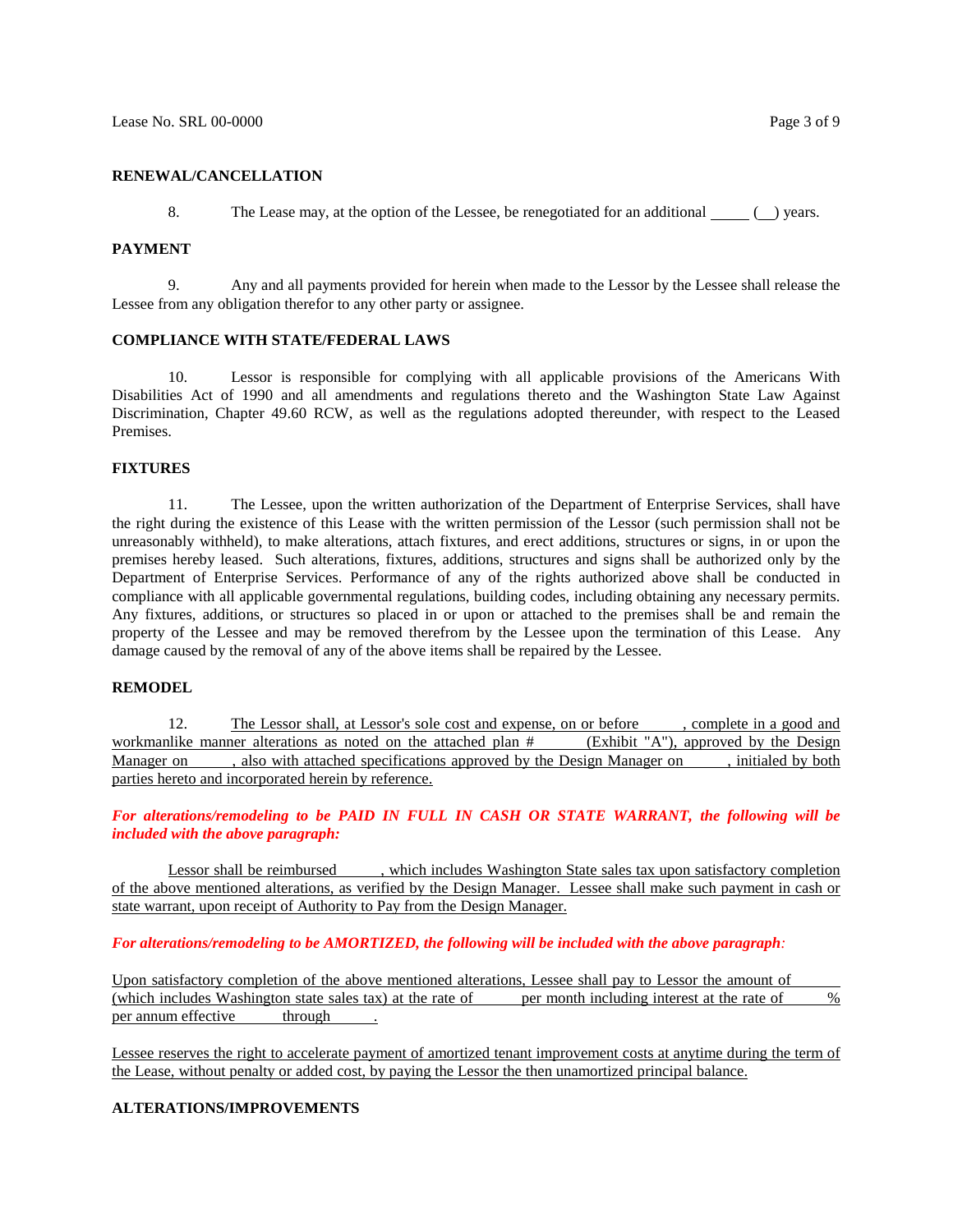13. In the event the Lessee requires alterations/improvements during the term of this Lease, any renewals and/or modifications thereof, the Lessor shall have the right to provide such services. If required by state law, the Lessor shall pay prevailing rate of wage to all workers, laborers or mechanics employed to perform such work as well as comply with the rules and regulations of the Department of Labor & Industries. If the Lessee considers Lessor's proposed costs for alterations/ improvements excessive, Lessee shall have the right, but not the obligation, to request and receive at least two independent bids; and the Lessee shall have the right at its option to select one alternative contractor whom the Lessor shall allow to provide such services for the Lessee in compliance with the Lessor's building standards and operation procedures.

# **PREVAILING WAGE**

#### *(Note: only use first paragraph for renewals)*

14. Lessor agrees to pay the prevailing rate of wage to all workers, laborers, or mechanics employed in the performance of any part of this Lease when required by state law to do so, and to comply with the provisions of Chapter 39.12 RCW, as amended, and the rules and regulations of the Department of Labor and Industries and the schedule of prevailing wage rates for the locality or localities where this Lease will be performed as determined by the Industrial Statistician of the Department of Labor and Industries, are by reference made a part of this Lease as though fully set forth herein.

14.1 Pursuant to RCW 39.04.260, the prevailing rate of wage is statutorily required to be paid to workers on the project for all work, construction, alteration, repair, or improvement, other than ordinary maintenance, that the state causes to be performed by a private party through a contract to lease at least 50% of the project by a state agency. Lessor acknowledges and agrees that a contract to lease is only created by this mutually acceptable written Lease, and any written amendments thereto, being executed by Lessor, the Director of the Washington State Department of Enterprise Services or his or her designee, and approved as to form by the Office of the Attorney General.

14.2 In addition to prevailing wages being paid under Chapter 39.12 RCW and RCW 39.04.260, Lessor agrees that at least the prevailing rate of wage will be paid to workers on the project for all work, construction, alteration, repair, or improvement, other than ordinary maintenance, ("Work") that occurred between \_\_\_\_\_\_*(date of issuance of Letter of Intent)* until this Lease is fully executed (the "Interim Period"), inclusive of such dates, and at which point prevailing wage is statutorily required under RCW 39.04.260. For work performed during the Interim Period, Lessor agrees to adhere and fully comply with all terms and requirements of Exhibit I, Interim Work, which is attached hereto and incorporated by reference, including provisions for the withholding of rent and tenant improvement reimbursement payments.

#### **DISASTER**

15. In the event the leased premises are destroyed or injured by fire, earthquake or other casualty so as to render the premises unfit for occupancy, and the Lessor(s) neglects and/or refuses to restore said premises to their former condition, then the Lessee may terminate this Lease and shall be reimbursed for any unearned rent that has been paid. In the event said premises are partially destroyed by any of the aforesaid means, the rent herein agreed to be paid shall be abated from the time of occurrence of such destruction or injury until the premises are again restored to their former condition, and any rent paid by the Lessee during the period of abatement shall be credited upon the next installment(s) of rent to be paid. It is understood that the terms "abated" and "abatement" mean a pro rata reduction of area unsuitable for occupancy due to casualty loss in relation to the total rented area.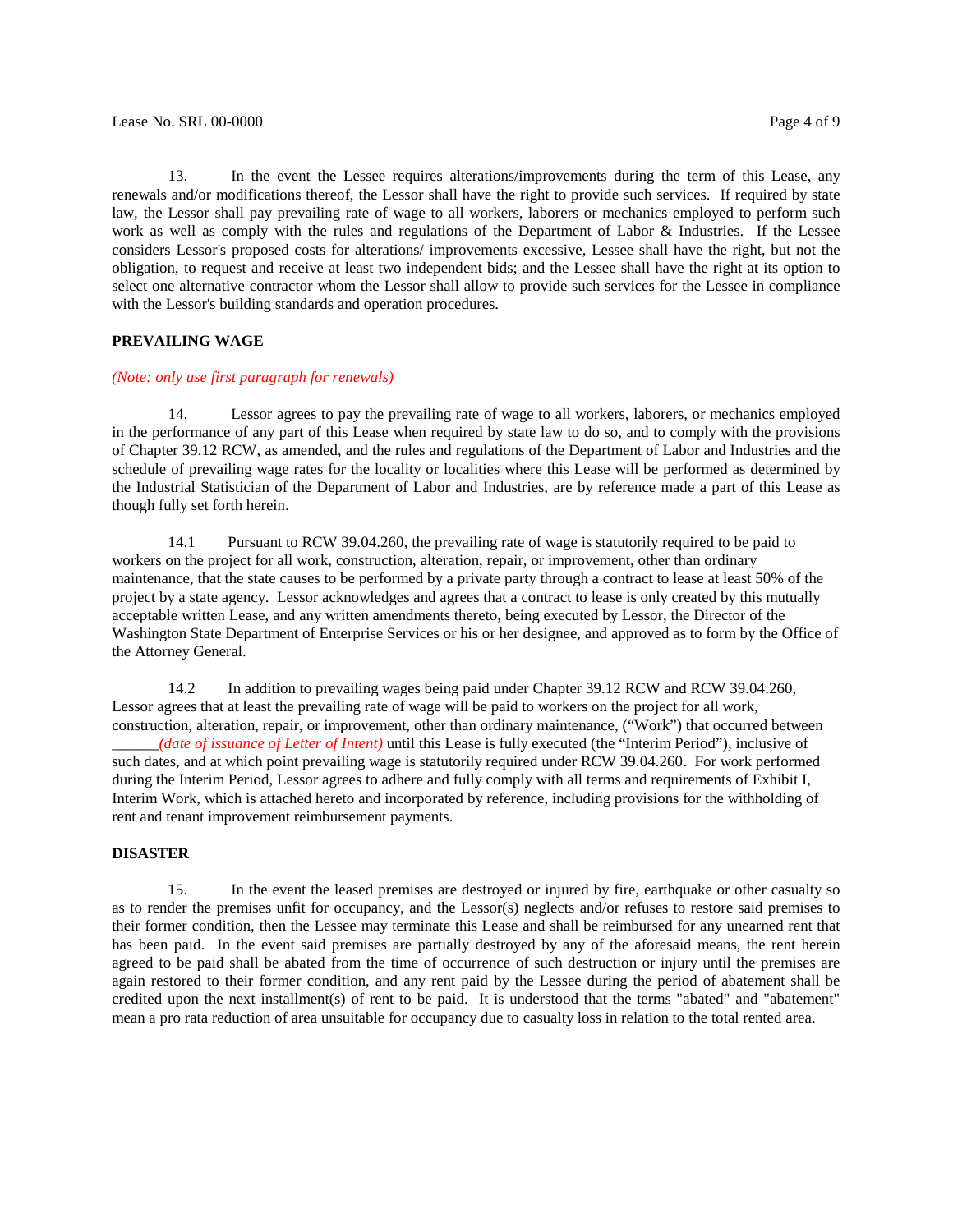#### **NO GUARANTEES**

16. It is understood that no guarantees, express or implied, representations, promises or statements have been made by the Lessee unless endorsed herein in writing. And it is further understood that this Lease shall not be valid and binding upon the State of Washington, unless same has been approved by the Director of the Department of Enterprise Services of the State of Washington or his or her designee and approved as to form by the Office of the Attorney General. Any amendment or modification of this Lease must be in writing and signed by both parties.

#### **ENERGY CONSERVATION**

17. Lessor has conducted an energy walk-through survey of the leased premises using the DES walkthrough survey form. The survey is for the purpose of identifying improvements to maintenance and operating conditions and procedures that would conserve energy. The Lessor shall provide DES with a copy of the completed walk-through form and as soon as practicable thereafter, implement identified improvements to energy conservation maintenance and operating procedures.

# **REIMBURSEMENT FOR DAMAGE TO PREMISES**

18. The Lessee hereby agrees to reimburse the Lessor for damages caused by the negligence of its employees, clients and agents, but in no event shall this paragraph be construed as diminishing the Lessor's duty to make repairs as set forth in preceding paragraphs of this Lease, or as making Lessee responsible for the repair of normal wear and tear.

### **HAZARDOUS SUBSTANCES**

19. Lessor warrants to his/her knowledge that no hazardous substance, toxic waste, or other toxic substance has been produced, disposed of, or is or has been kept on the premises hereby leased which if found on the property would subject the owner or user to any damages, penalty, or liability under any applicable local, state or federal law or regulation.

Lessor shall indemnify and hold harmless the Lessee with respect to any and all damages, costs, attorneys' fees, and penalties arising from the presence of any hazardous or toxic substances on the premises, except for such substances as may be placed on the premises by the Lessee.

#### **DUTY TO CURE**

20. Upon receiving notice of a condition requiring cure, the non-breaching party shall initiate and complete cure or repair of such condition within a reasonable time. A condition requiring cure includes, without limitation: (1) a condition that requires the Lessor to undertake repair/ replacement and/or other maintenance of the premises, (2) a condition where Lessor has failed to maintain a required service or utility account in good standing, and (3) any other condition resulting from a breaching party's failure to carry out any obligation under the Lease, including without limitation obligations for improvements, alterations, and/or deferred maintenance.

The term "reasonable time" as used within this paragraph of the Lease shall mean as soon as reasonably possible but no longer than thirty (30) days, unless either (1) an emergency condition exists requiring an immediate cure to promptly begin without delay, usually within hours and to be complete within 24 hours to the extent reasonably possible in light of the nature of the condition and circumstances, or (2) a non-emergency condition exists that is not reasonably possible to cure within 30 days with due diligence and the breaching party provides the level of cure or preparation for cure that is reasonably possible to do with due diligence within 30 days.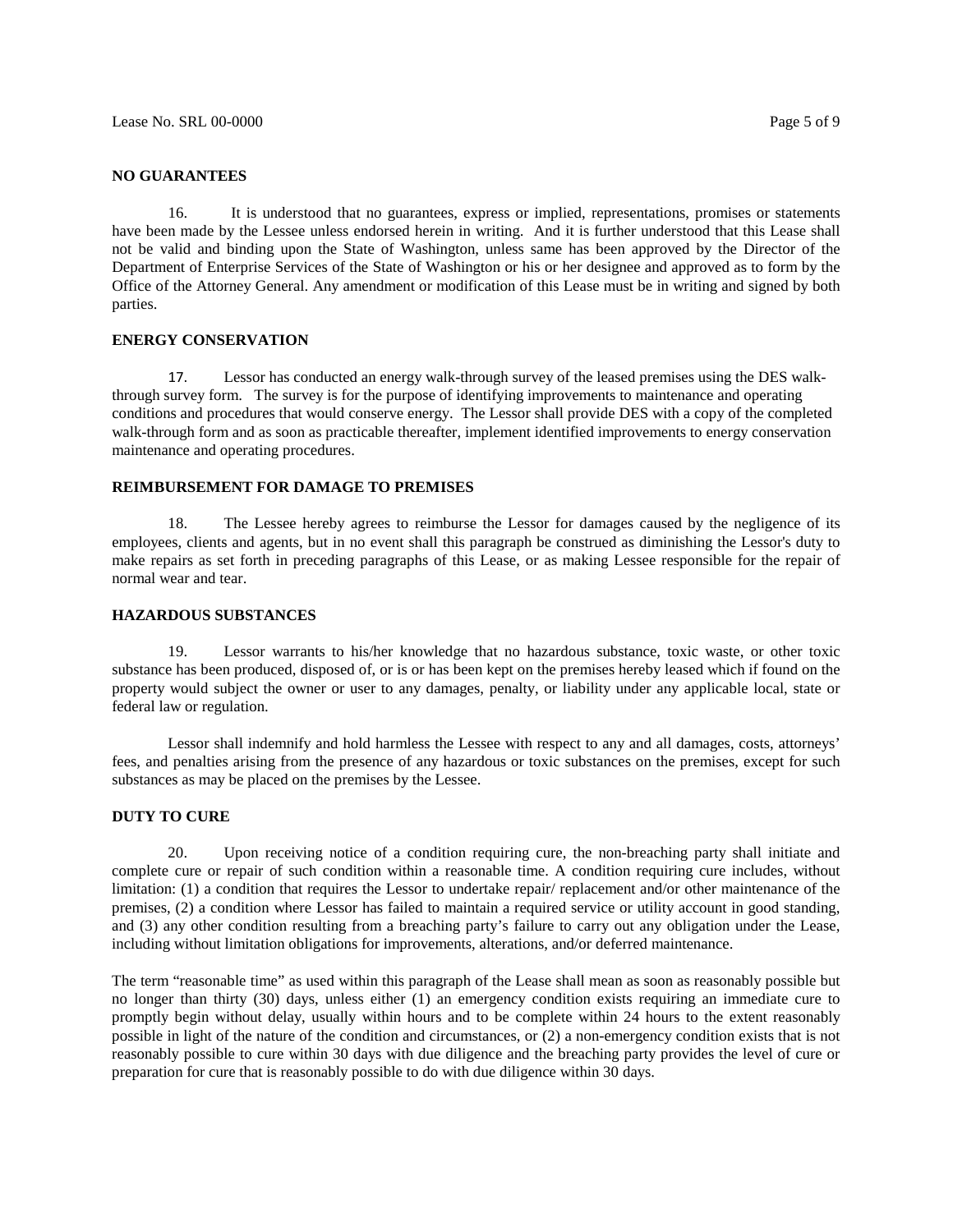#### LeaseNo. SRL 00-0000 Page 6 of 9

If an emergency or non-emergency condition exists that is not reasonably possible to completely cure within 24 hours or 30 days, respectively, the breaching party shall so notify the non-breaching party within 24 hours or 30 days, respectively. Such notice shall explain why the cure is not reasonably possible with due diligence to complete within 24 hours (if an emergency) or 30 days (if a non-emergency) and provide the earliest date that the work can be completed as soon as reasonably possible. It is not a justifiable ground for delay that the Lessor does not have available funding to accomplish the cure or that a preferred contractor has limited availability if other contractors can satisfactorily perform the work sooner at reasonable cost.

The term "emergency condition" shall mean a condition requiring a cure that (i) prevents or substantially disrupts the Lessee from using all or a substantial part of the premises, or (ii) causes or substantially threatens to cause injury to persons or damage to property or raises a substantial danger to the health or safety of any persons on or using the premises. Notice under this paragraph may be by the means allowed in the Notice paragraph, but in addition includes actual notice/awareness that Lessor has of a condition independent of any such notice.

#### **SELF HELP**

21. If the breaching party does not cure within a reasonable time, the nonbreaching party may cure all or part of the default after providing notice to the breaching party of its intent to perform such cure, and, if applicable, recover the costs incurred in curing the default. If the nonbreaching party is the Lessee, the Lessee may deduct all costs incurred from rent or other charges owed to Lessor. If the nonbreaching party is the Lessor, Lessor will submit properly executed vouchers and proof of payment to Lessee and Lessee shall remit payment to Lessor within thirty (30) days or as soon as is practicable. Lessee's costs incurred to cure include, but are not limited to, all reasonable out-of-pocket expenses, payment of unpaid utility or services charges for which Lessor is responsible, and all administrative costs the Lessee reasonably incurs and documents in performing or arranging for performance of the cure.

The nonbreaching party is under no obligation to cure some or all of the default of the breaching party. To the extent that the nonbreaching party does not cure the default, the nonbreaching party may pursue its legal and contractual remedies against the breaching party. The nonbreaching party's failure to cure the breaching party's default does not waive the nonbreaching party's rights to relief. Nothing herein removes or lessens either party's obligation to mitigate damages.

If the Lessee elects to cure using self-help in part or whole, the Lessor shall defend, save, and hold harmless the Lessee, its authorized agents and employees, from all claims, actions, costs, damages or expenses of any nature whatsoever arising out of or in connection with such cure, except where RCW 4.24.115 is applicable and injuries and/or damages are caused by the sole negligence of the Lessee, its agents, or employees. If RCW 4.24.115 is applicable and liability for damages arises out of bodily injury to persons or damages to property and is caused by or results from the concurrent negligence of the Lessee, its agents, or employees, Lessor's liability, including the duty and cost to defend, hereunder shall apply only to the extent of the negligence of Lessor, its agents, or employees.

# **DEFAULT LEADING TO TERMINATION**

22. If either party fails to initiate and complete cure of a condition requiring cure within a reasonable time after receiving notice of such condition, the nonbreaching party may initiate a default leading to termination of the Lease by providing written notice to the breaching party of the continuing breach. If the breaching party does not complete the cure of the breach within 60 days after receiving such written notice initiating default leading termination, the nonbreaching party may at such time, or at a later date if the cure has still not been completed, declare a termination by default by so notifying the breaching party. Cure of a condition after a valid notice of termination by default is provided shall not affect a forthcoming termination of the Lease.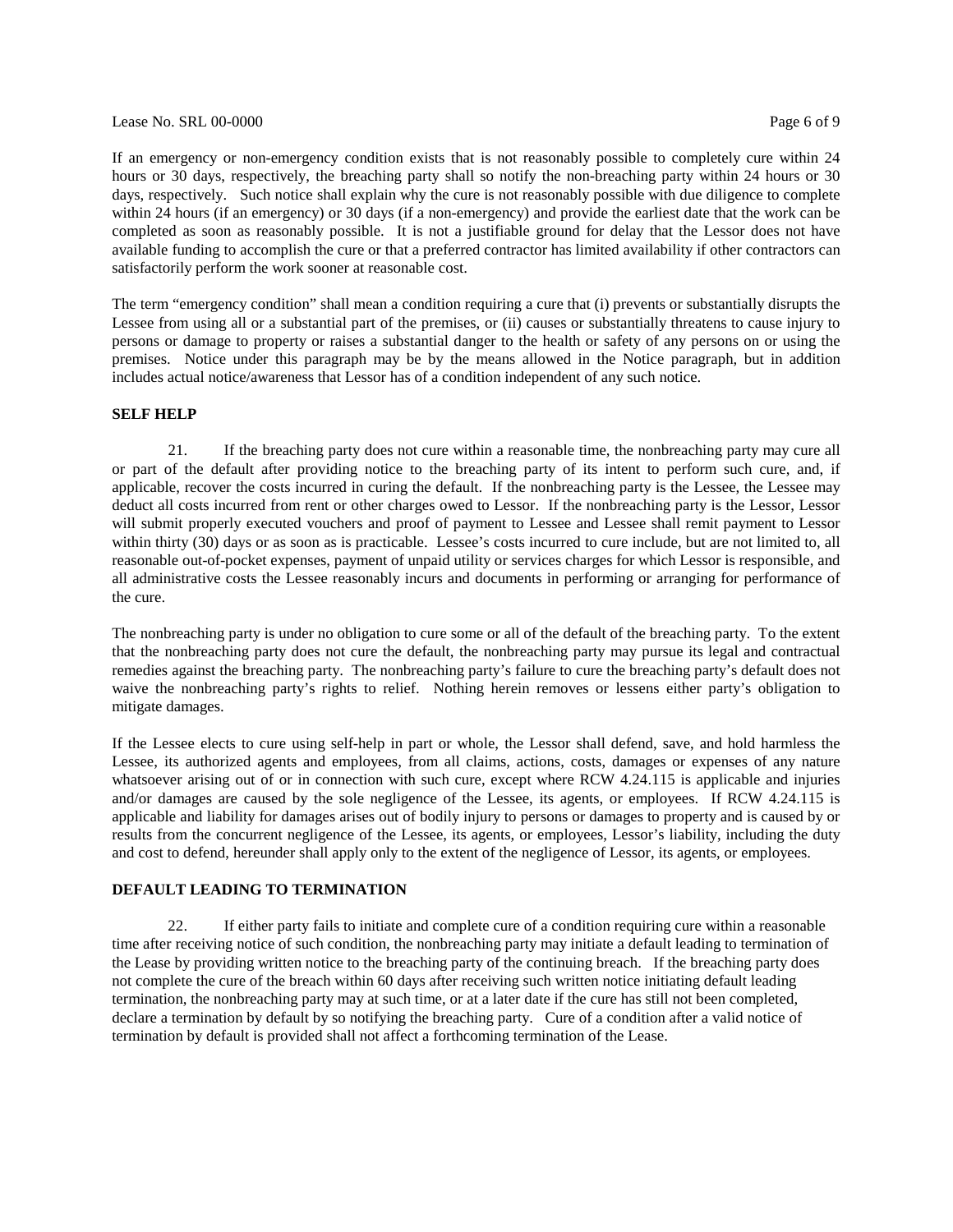If a termination by default is declared or a court so orders, the date of termination shall be determined by the Lessee based on the earliest reasonable date that the Lessee may move and relocate from premises or as agreed by the parties. The Lessee's determination shall be made in light of available funding for the move, the date at which suitable replacement premises can be fully available, and the time reasonably needed to plan and complete the move.

#### **WITHHOLDING OF RENT PAYMENTS**

23. If the Lessor fails to maintain, repair and/or improve the premises as set forth herein, the Lessee may, if authorized by the Department of Enterprise Services, withhold ten percent (10%) of rent payments until such time as Lessor completes deficient maintenance, repair and/or improvements. Upon receipt of documentation of Lessor's noncompliance with maintenance, repair and/or improvement provisions and a written request to withhold rent payments from the Lessee, the Department of Enterprise Services shall provide Lessor with a list of deficient maintenance, repair and/or improvement items and notify Lessor that Lessee has been authorized to withhold rent payment until deficient maintenance, repair and/or improvements have been completed. Lessee shall place all withheld rent payments in an interest bearing account. Withheld rent payments plus accrued interest will be remitted to Lessor after the Department of Enterprise Services verifies that Lessor has satisfactorily completed all maintenance, repair and/or improvements and authorizes Lessee to remit the withheld rent. Nothing in this provision shall limit other remedies which may be available to Lessee under this Lease.

#### **CONDEMNATION**

24. If any of the premises or of the Building, as may be required for the reasonable use of the premises, are taken by eminent domain, this Lease shall automatically terminate as of the date Lessee is required to vacate the premises and all rentals shall be paid to that date. In case of a taking of a part of the premises, or a portion of the Building not required for the reasonable use of the premises, at Lessee's determination, then the Lease shall continue in full force and effect and the rental shall be equitably reduced based on the proportion by which the floor area of the premises is reduced, such rent reduction to be effective as of the date possession of such portion is delivered to the condemning authority. Lessor reserves all rights to damages and awards in connection therewith, except Lessee shall have the right to claim from the condemning authority the value of its leasehold interest and any relocation benefits.

#### **MONTH TO MONTH TENANCY**

25. If Lessee remains in possession of the premises after the expiration or termination of the Lease term, or any extension thereof, such possession by Lessee shall be deemed to be a month-to-month tenancy, terminable as provided by law. During such month-to-month tenancy, Lessee shall pay all rent provided in this Lease or such other rent as the parties mutually agree in writing and all provisions of this Lease shall apply to the month-to-month tenancy, except those pertaining to term and option to extend.

# **SUBORDINATION**

26. So long as Lessor has fully performed under the terms of this Lease, Lessee agrees to execute, within ten (10) days of written request by Lessor, the state's standard Tenant Estoppel and Subordination Agreements which have been approved as to form by the Office of the Attorney General. A \$400.00 processing fee will be assessed for processing these documents.

#### **CAPTIONS**

27. The captions and paragraph headings hereof are inserted for convenience purposes only and shall not be deemed to limit or expand the meaning of any paragraph.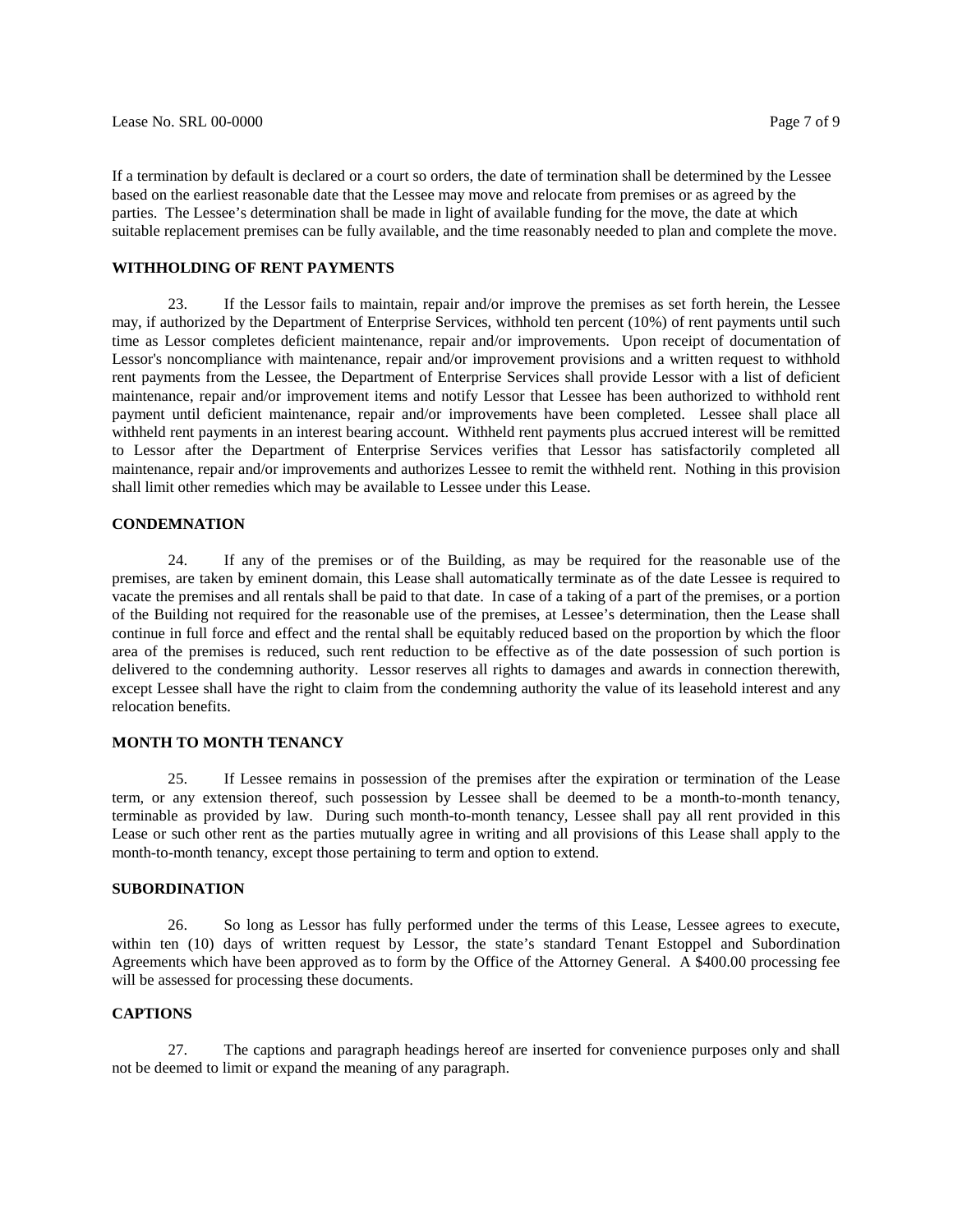### **NOTICES**

28. Wherever in this Lease written notices are to be given or made, they will be sent by certified mail to the address listed below unless a different address shall be designated in writing and delivered to the other party.

LESSOR:

LESSEE: Department of Enterprise Services **SRL** 00-0000 Real Estate Services 1500 Jefferson Street S.E., 2nd Floor Post Office Box 41468 Olympia, WA 98504-1468

IN WITNESS WHEREOF, the parties subscribe their names.

# **LESSOR NAME STATE OF WASHINGTON**

By: <u>Department</u>

Title: of Enterprise Services Services Services Services Services Services Services Services Services Services

Acting through the Department<br>of Enterprise Services

Date: By:

Title:

Date:

RECOMMENDED FOR APPROVAL:

Real Estate Agent Real Estate Services

Date:

APPROVED AS TO FORM:

 $By:$ 

Assistant Attorney General

Date: https://www.com/communications/communications/communications/communications/communications/communications/communications/communications/communications/communications/communications/communications/communications/commu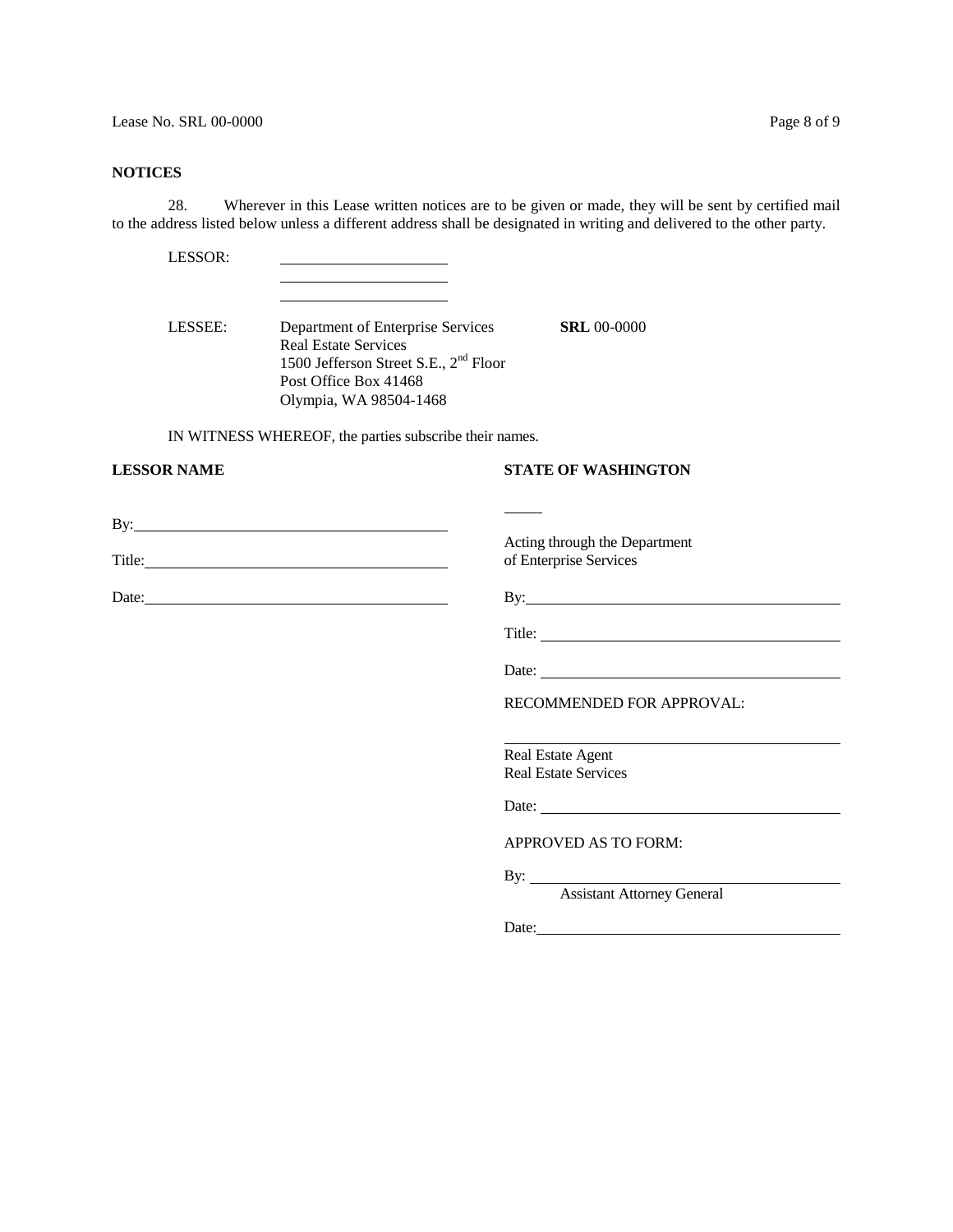|--|

#### *Choose a jurat from below and erase the others.*

| <b>CORPORATE JURAT</b> |  |
|------------------------|--|
|------------------------|--|

| <b>STATE OF</b> |        |     |                       |            |  |                      |
|-----------------|--------|-----|-----------------------|------------|--|----------------------|
| County of       |        | SS. |                       |            |  |                      |
| On this         | day of |     |                       | , A.D., 20 |  | before me personally |
| appeared        |        |     | to me known to be the |            |  |                      |

of the corporation that executed the within and foregoing instrument and acknowledged the said instrument to be the free and voluntary act and deed of said corporation, for the uses and purposes therein mentioned, and on oath stated that \_\_\_\_\_\_\_\_ was authorized to execute said instrument and that the seal affixed thereto is the corporate seal of said corporation.

In Witness Whereof I have hereunto set my hand and affixed my official seal the day and year first above written.

> Notary Public in and for the State of Washington, Residing at My commission expires

#### **INDIVIDUAL JURAT**

STATE OF 1 ) ss. County of  $\qquad \qquad$ 

I, the undersigned, a Notary Public, do hereby certify that on this  $\_\_\_\_day$  of  $\_\_\_\_\_day$ , 20 $\_\_\_\,,$ personally appeared before me **the individual** to me known to be the individual(s) described in and who executed the within instrument, and acknowledged that signed and sealed the same as some free and voluntary act and deed, for the purposes and uses therein mentioned.

In Witness Whereof I have hereunto set my hand and affixed my official seal the day and year first above written.

> Notary Public in and for the State of Washington, Residing at My commission expires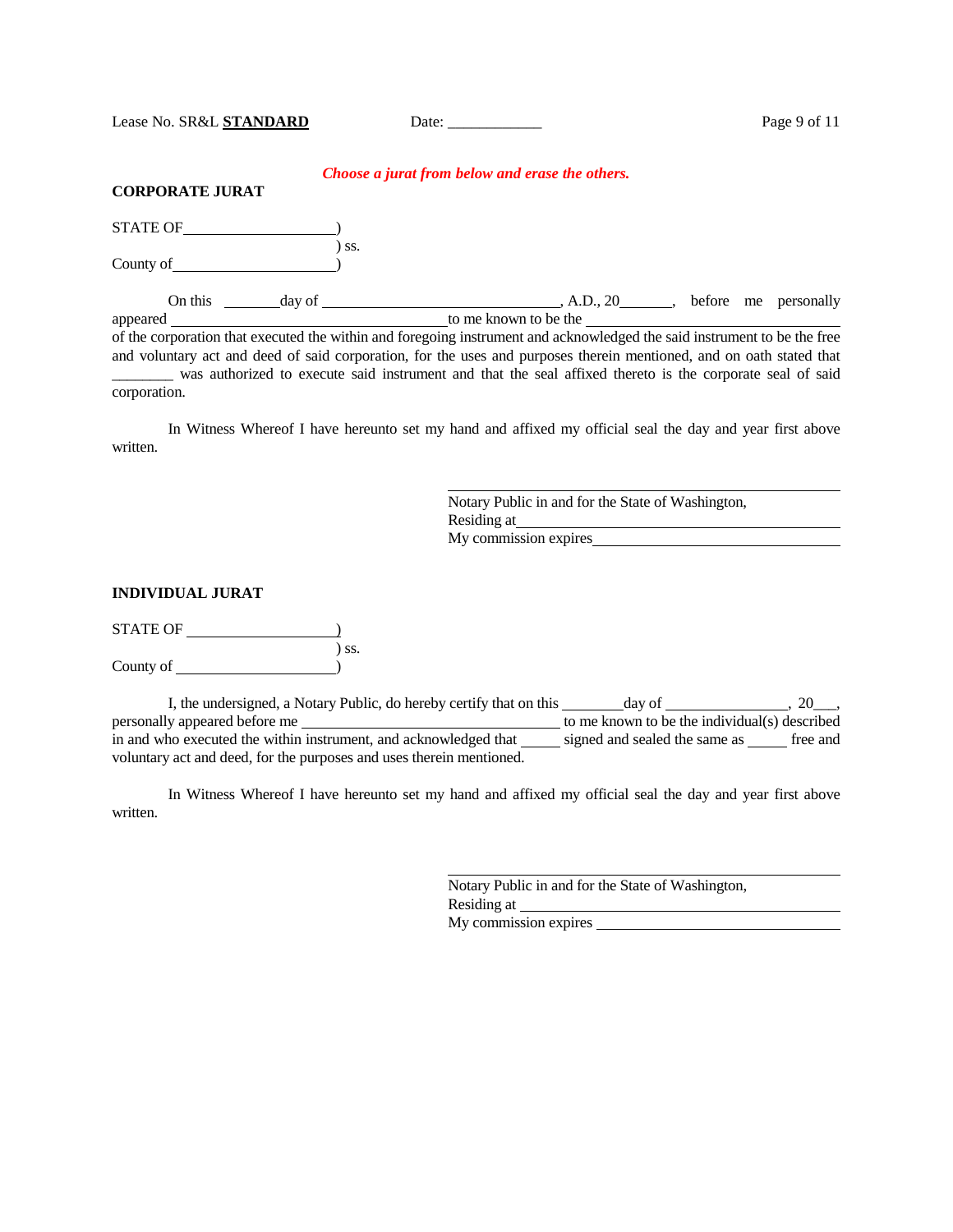|--|

# **MULTI USE JURAT**

| <b>STATE OF</b>                                                    |      |                                                                                       |
|--------------------------------------------------------------------|------|---------------------------------------------------------------------------------------|
| County of                                                          | `SS. |                                                                                       |
| this<br>day of<br>On.                                              |      | before me personally appeared<br>20<br>and said person(s) acknowledged that _________ |
| signed this instrument, and on oath stated that<br>it<br>the<br>as |      | was authorized to execute the instrument and acknowledged<br>of                       |
|                                                                    |      | to be the free and voluntary act of such party for                                    |

the uses and purposes mentioned in the instrument.

In Witness Whereof I have hereunto set my hand and affixed my official seal the day and year first above written.

> Notary Public in and for the State of Washington, Residing at My commission expires